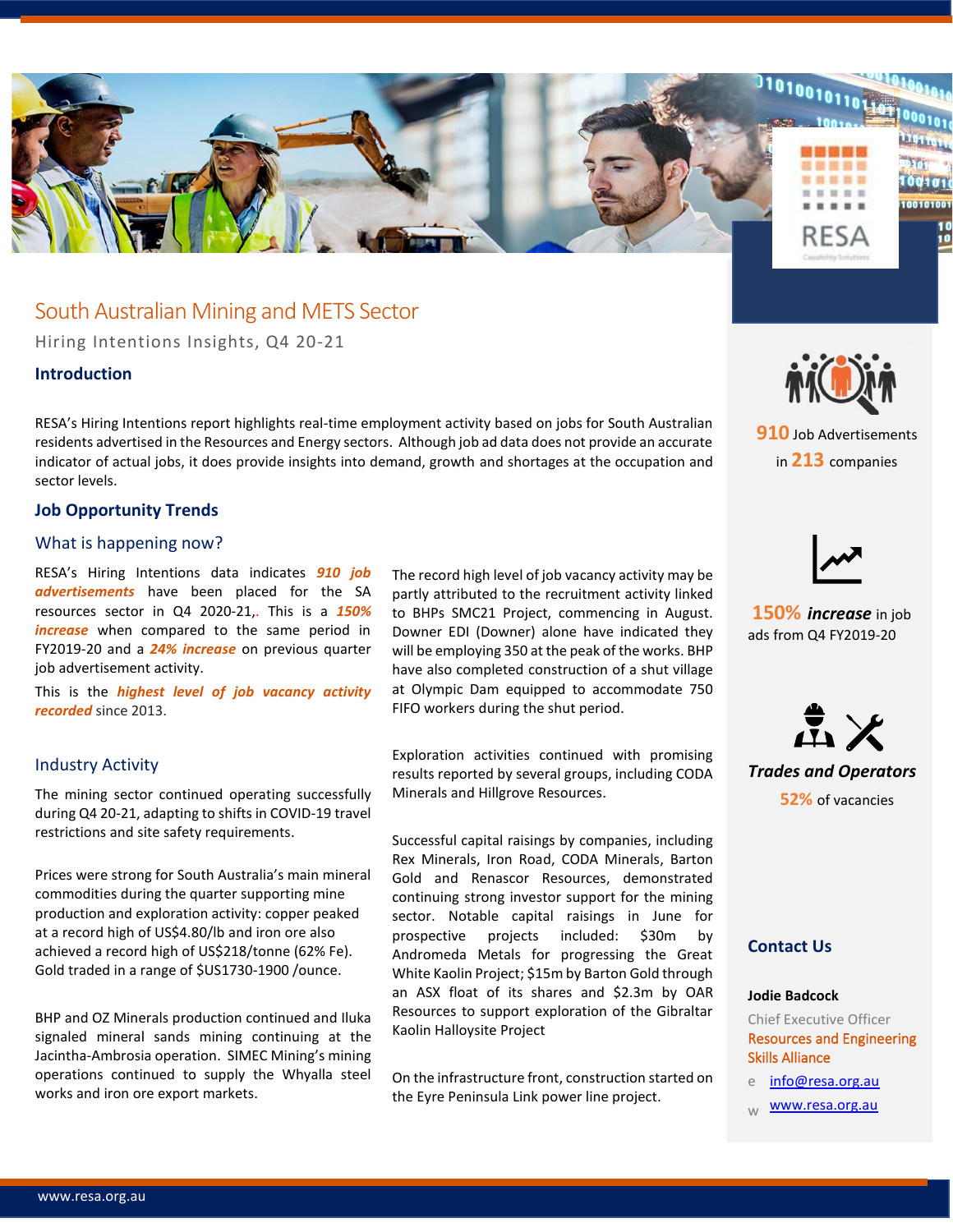# South Australian Mining and METS Sector

Hiring Intentions Data – Q4 20-21



## **Quarterly Job Advertisements**

**Q4** FY20-21 jobs advertised reflects the *highest* level of *vacancy activity* in the South Australian mining and energy sectors *since 2013,* when RESA records commenced.



\*Job vacancies identified as **non-metro** includes occupations managed from a metropolitan location but usually undertaken in a nonmetropolitan region. eg: drillers, dump truck operators.

### Regional Distribution

The distribution of vacancies across the state has remained consistent in Q4 FY20-21. Adelaide advertised jobs represented 61% of the total, however 54% were for occupations more likely to be undertaken in regional SA.

42 job opportunities advertised in South Australia (not included in total) were for positions requiring relocation interstate or overseas, slightly less than in Q3 - resulting in a ratio of 21:1 for SA based jobs to interstate/overseas. External (non SA based) demand is for heavy diesel & maintenance trades, operators, drilling operations, mining engineer and geoscience professionals – continuing the challenge for SA operations in retaining these high demand and highly skilled personnel.